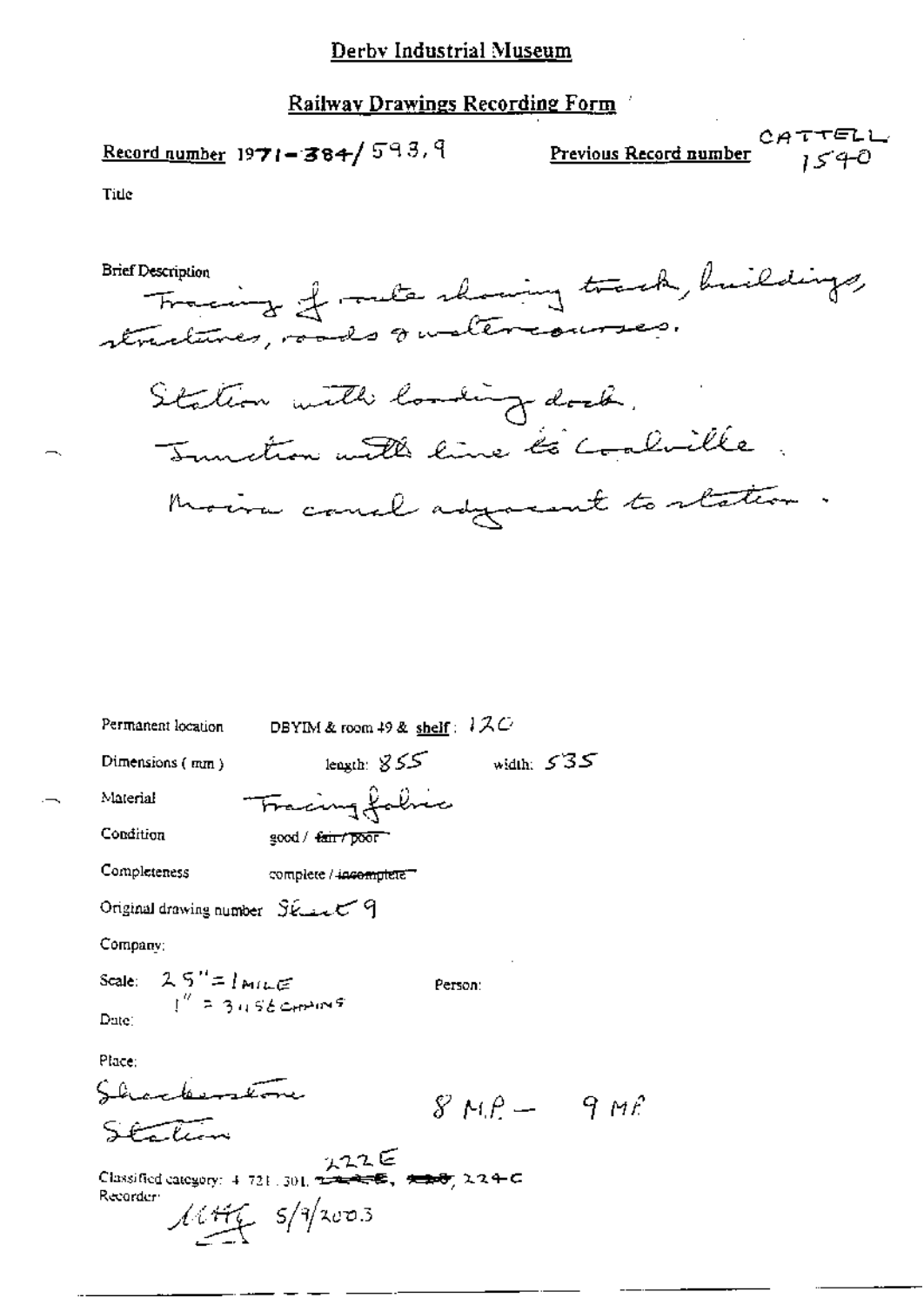## **Railway Drawings Recording Form**

## Record number 1997-5/238

# Previous Record number MRP132/269

Title

HEATHER

**Brief Description** 

Plan mhowing Ballant fit adgreent to Healther Colliany with connection to Coolville-Healther route. Boundary shown inved as purhased from Commeters of London ] on July 17, 1871.

| DBYIM & room 49 & shelf: $\oint \overline{f}$<br>Permanent location                                                   |
|-----------------------------------------------------------------------------------------------------------------------|
| width: $355$<br>length: $3.7.5$<br>Dimensions $(mm)$                                                                  |
| Paper on followic<br>Material                                                                                         |
| good / fair-/ poor<br>Condition                                                                                       |
| complete / incomplete<br>Completeness                                                                                 |
| -14<br>Original drawing number                                                                                        |
| Company: MR                                                                                                           |
| Scale: $1'' = 2\frac{1}{2}$ CHAINS<br>Person: J-W                                                                     |
| Date: $\overline{J}$ we 1878                                                                                          |
| Place:<br>Healther Collian                                                                                            |
| Classified category: 4, 721, 301, $\bullet$ $\bullet$ $\star$ $\star$ $\leftarrow$<br>Recordur:<br>$445225 - 11 - 97$ |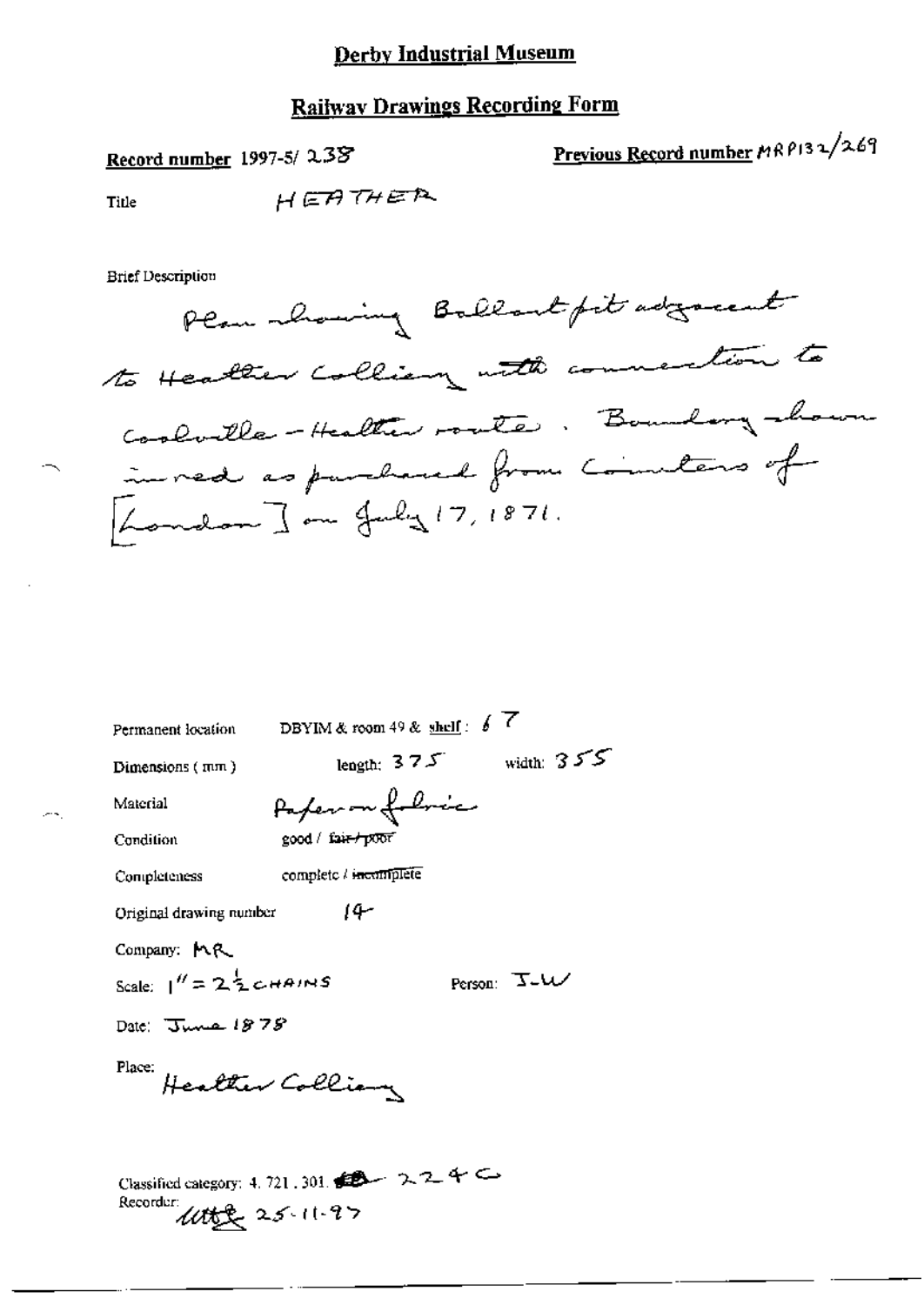### **Railway Drawings Recording Form**

Original drawing nember

Company, MR

Scale:  $\int_0^{\prime\prime} = 1$  c  $H \rightarrow H \rightarrow H$ 

Person:

 $184$ 

Date: March 29, 1881

Place:

می

Hugglescote

Classified category: 4, 721, 301, 199 224 C Recorder: 1144 29/5/1998

 $\sqrt{z}$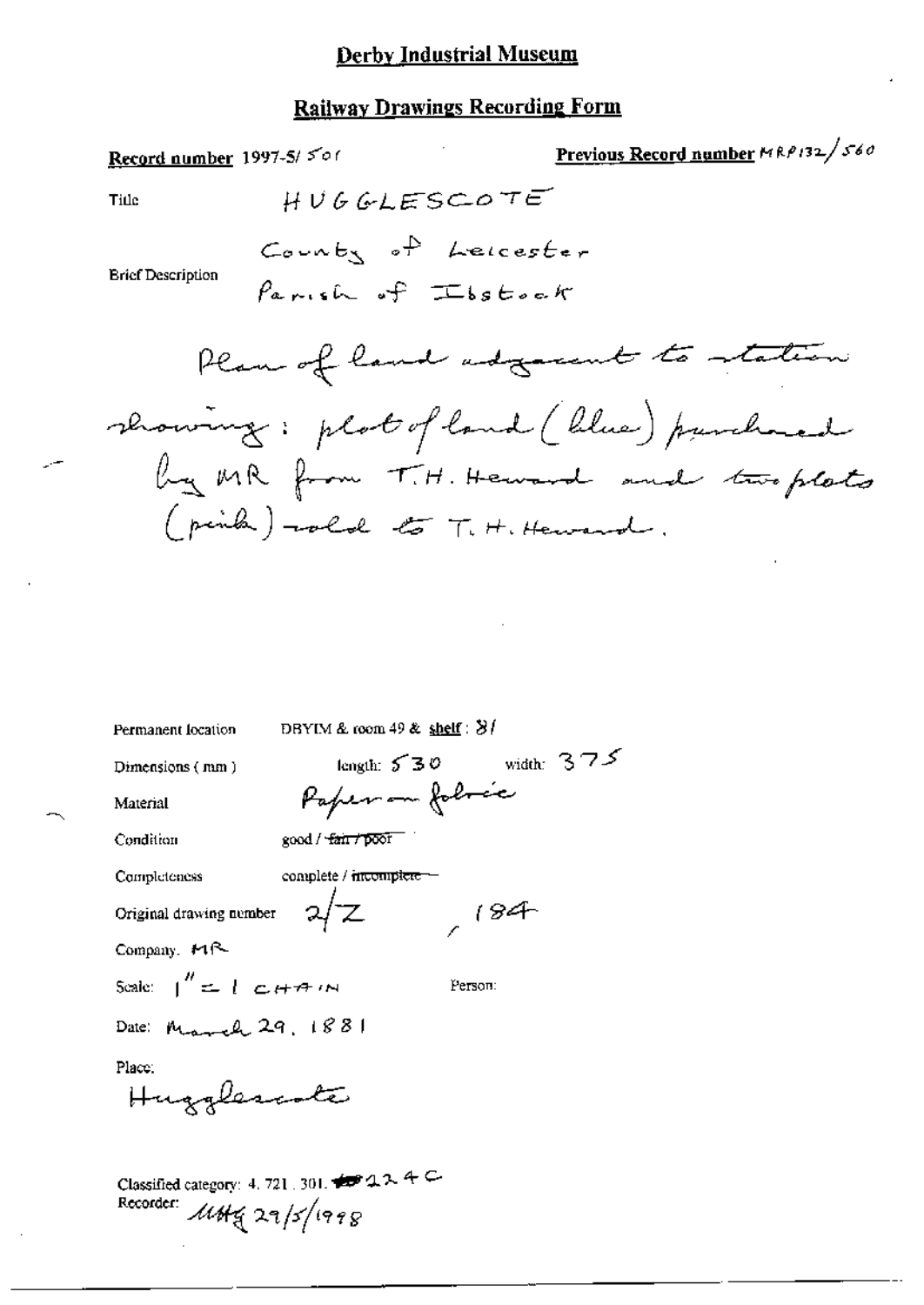#### **Railway Drawings Recording Form**

#### Record number 1997-5/ 987

Previous Record number MRP32/1099

Title

**Brief Description** 



DBYIM & room 49 & shelf:  $13^2$ -Permanent location length:  $\neg$ 50 width: 665 Dimensions (mm) Paperon foloric Material good / fall?"poor" Condition complete / incomplete" Completeness  $,119$ Original drawing number Company:  $M$  $\sim$ Scale:  $1'' = 40$  FEET Person:  $C$ JD Date: 3 April 1889 Place: Shandwarter

Hugglescole.<br>Classified category: 4 721, 301. 22 40 Recorder: uy 19/11/1999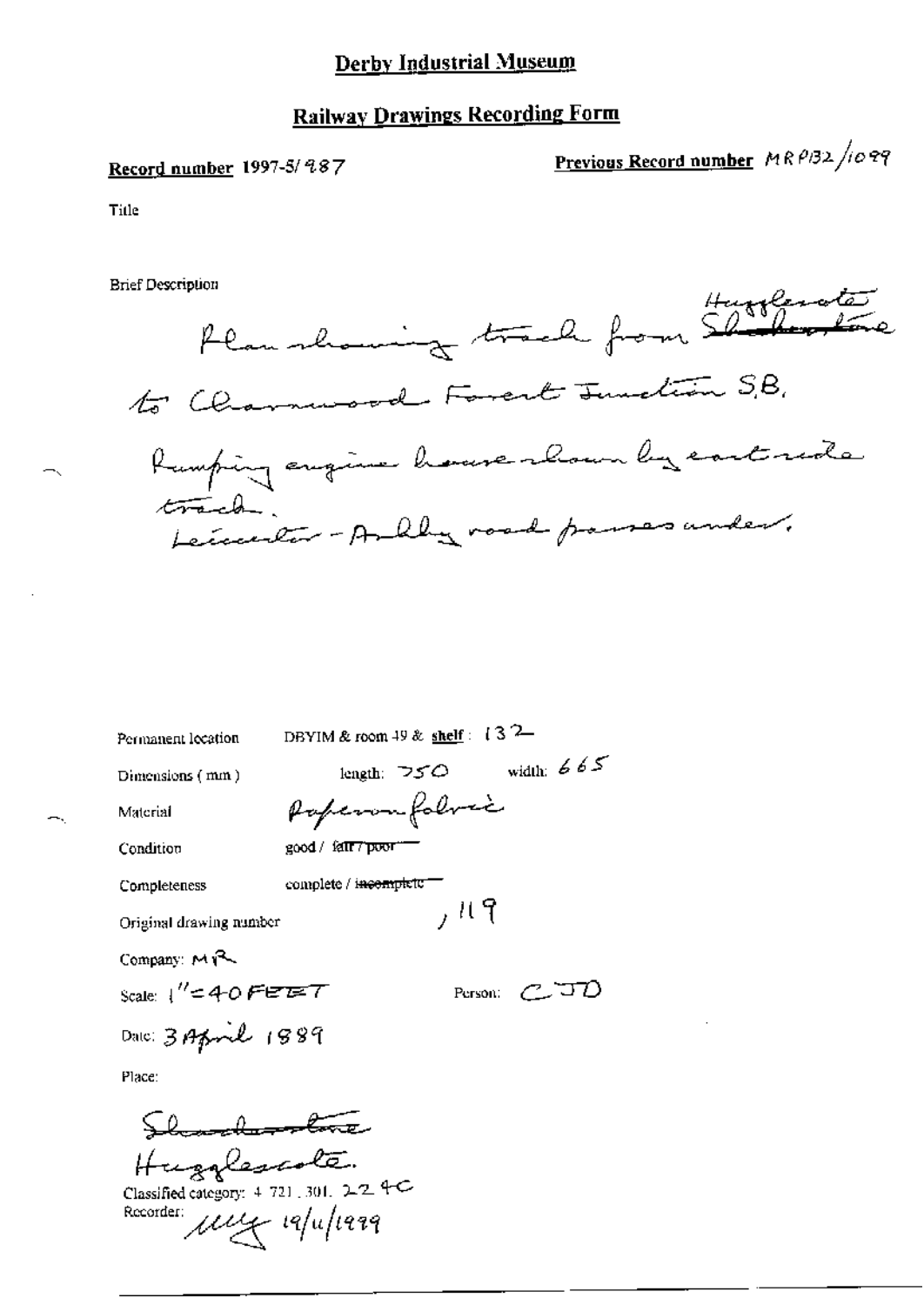## **Railway Drawings Recording Form**

## Record number 1997-5/24-5

Previous Record number  $MRPI3$   $2/276$ 

Title

$$
H\,U\,G\,GL\,ESC\,O\,T\,E^-
$$

**Brief Description** 



| Permanent location                                      | DBYIM & room 49 & shelf: $\cancel{t}$ 7      |               |
|---------------------------------------------------------|----------------------------------------------|---------------|
| Dimensions $($ mm $)$                                   | length: $575$                                | width: $4.60$ |
| Material                                                | Paper on folice                              |               |
| Condition                                               | good / fair / pour                           |               |
| Completeness                                            | complete / incomplete                        |               |
| Original drawing number $22 \times 12$                  |                                              | 80            |
| Company: $M$ $R$                                        |                                              |               |
| Scale: $\int_{0}^{H}$ = $\int_{0}^{H}$ + $\int_{0}^{H}$ |                                              | Person: $H G$ |
| Date: $\Omega_{\text{max}}$ (883                        |                                              |               |
| Place:                                                  |                                              |               |
| Hugglescola                                             |                                              |               |
|                                                         | Classified category: 4, 721, 301, 45 7-7-4-C |               |
| Recorder:<br>MAG2511-97                                 |                                              |               |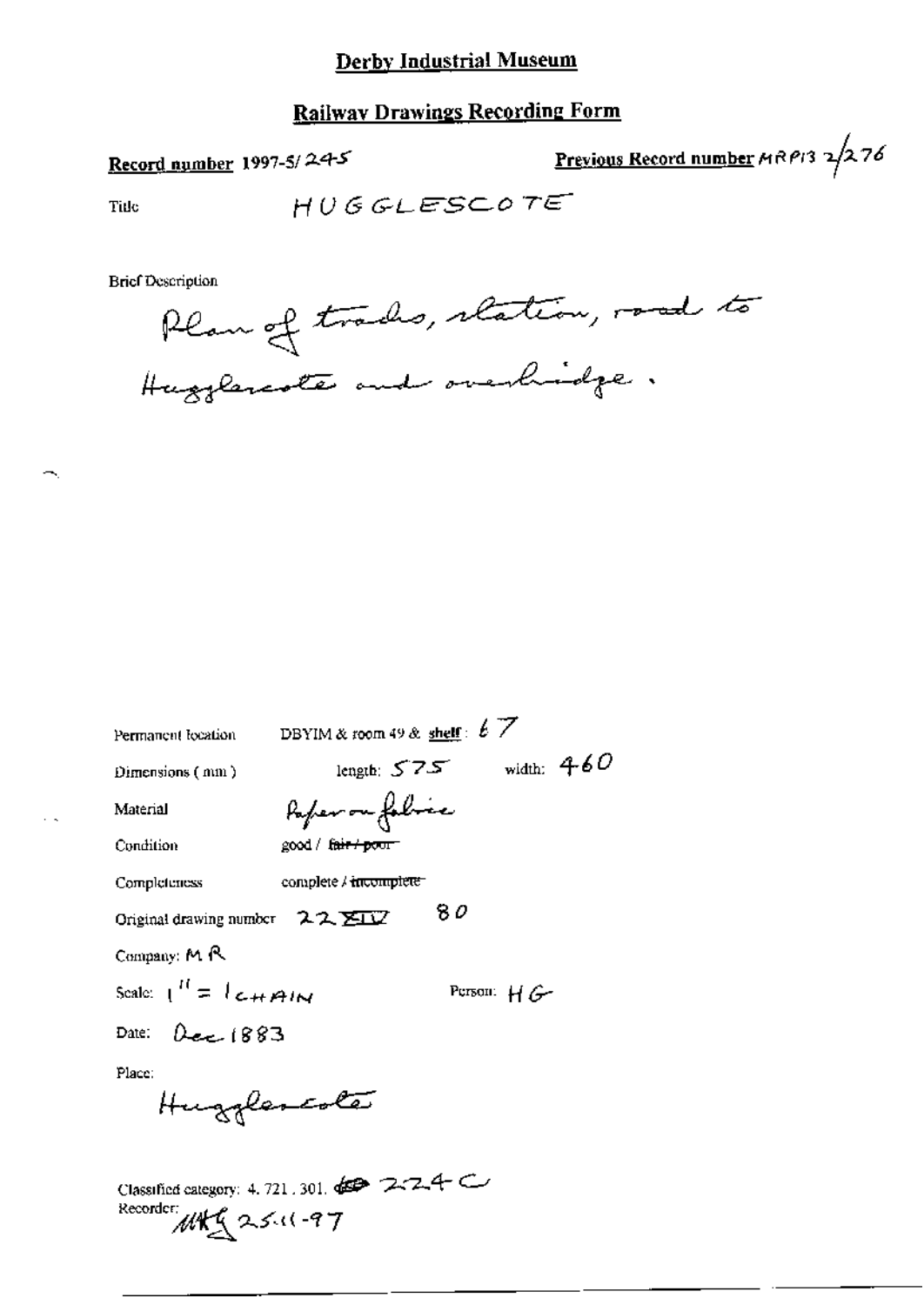Record number 1971-384/288.1-13 Previous Record number  $1026$ 

CATTELL-

Title

ENLARGED PLAN

**Brief Description** 

Plan of rection of Shockerstone to wwere were toughbounghten at Charmeroad Farent Junction. Shows areginal rante of footpath from old road, part pumping august house towards Bardon Hill. New proposed diversion of foothfold from new route of Hugglenole to  $1971 - 384/288.4$ beneater road ttisplan & local ave. 3 copies of print. DBYIM & room 49 & shelf:  $1/3$ Permanent location width: 585 length:  $670$ Dimensions (mm) Paper Material food/fair/poor lives Condition complete / incomplet Completeness Original drawing number Company: Scale:  $\int_0^{H}$  = 40 FEET Person:  $C$  JD Date:  $A_{\text{avg}}$  10, 1889 Place: Charmerod

Classified category:  $4.721$ ,  $301$ ,  $22.4 \text{C}$  $14/12/2001$ Recorder: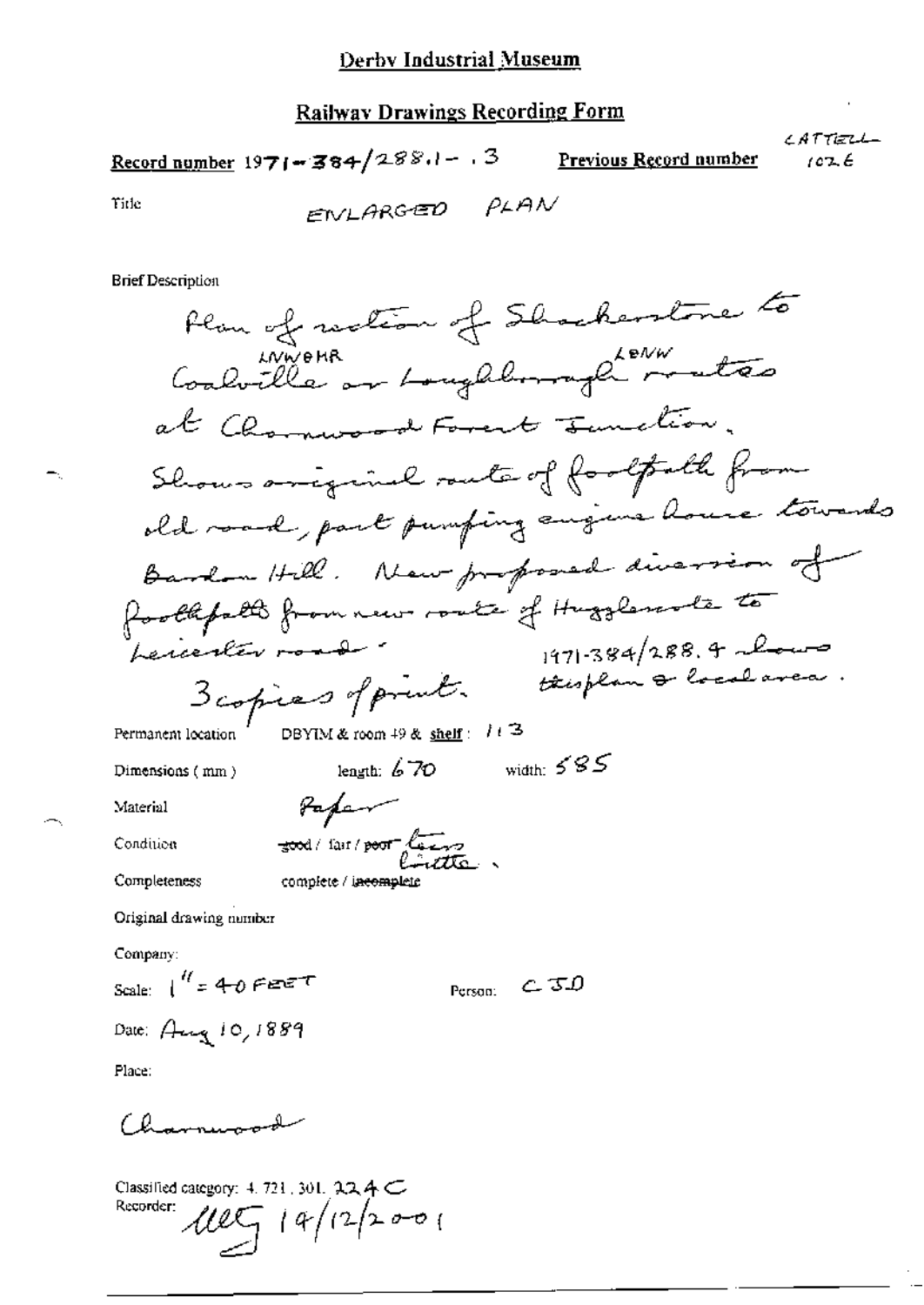Record number 1997-5/1246

Previous Record number MRP132/1089

Title

**Brief Description** 

Charmemoral Forcest Trans

| Permanent location          | 33<br>DBYIM $\&$ room $#E$ shelf: |         |  |  |
|-----------------------------|-----------------------------------|---------|--|--|
| Dimensions (mm)             | length:                           | width;  |  |  |
| Material                    |                                   |         |  |  |
| Condition                   | good / fair / poor                |         |  |  |
| Completeness                | complete / incomplete             |         |  |  |
| Original drawing number     |                                   |         |  |  |
| Company:                    |                                   |         |  |  |
| scale: $\int_0^R = 40$ FEET |                                   | Person: |  |  |
| Date: $1899$ ?              |                                   |         |  |  |
| Place:                      |                                   |         |  |  |
|                             | l Forent                          |         |  |  |

(Hugglerente) Classified category: 4, 721, 301, 224C Recorder:

AMAIL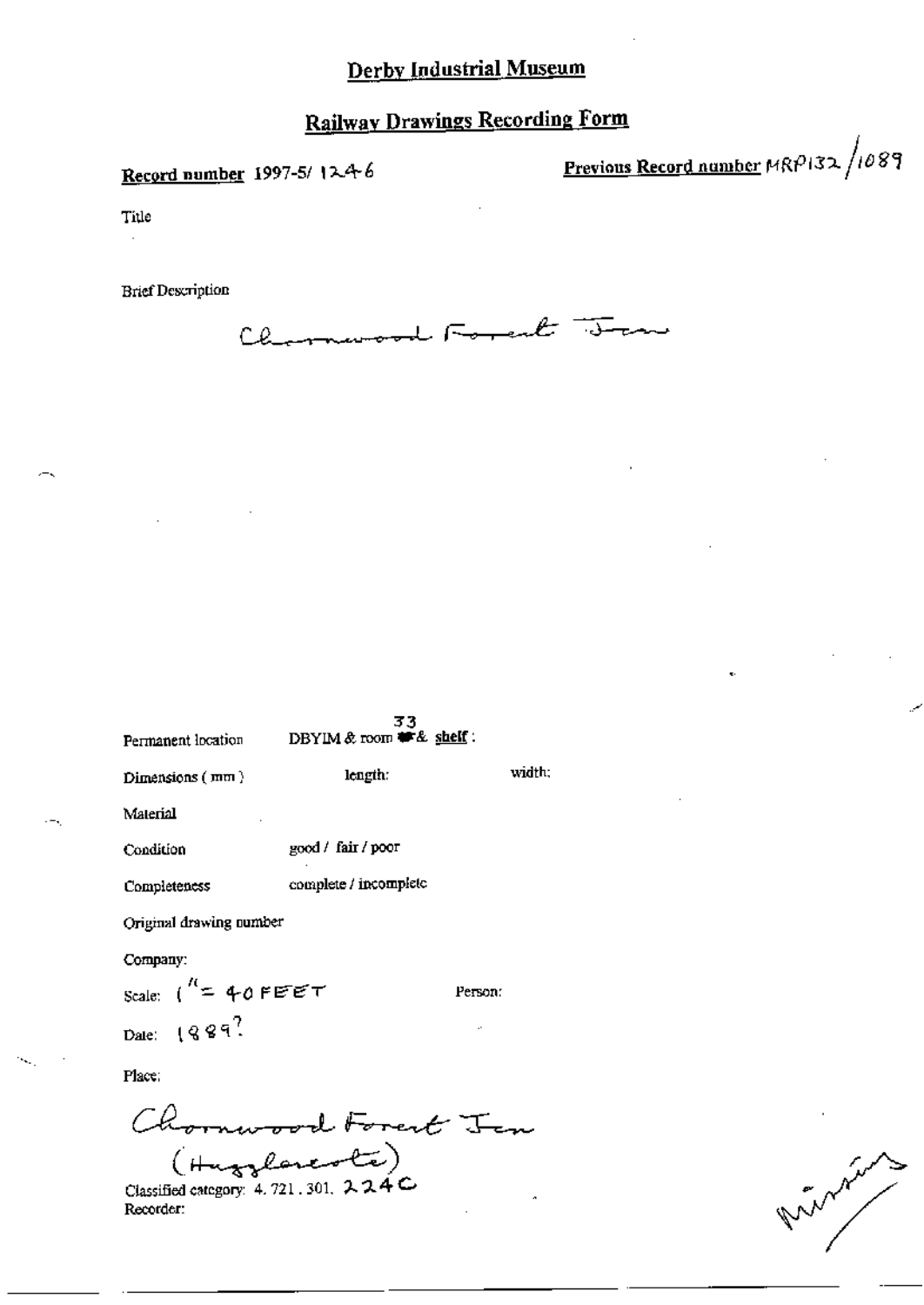$$
\underline{\text{Record number}} 1971 - 384 / 288.4
$$

Previous Record number

 $CATTE^{L}$  $1026$ 

Title

**Brief Description** 

County of Leicenter.<br>Parrille of Hugglescote and Domington. Plan of zunden et Charmond Format Form<br>of Shaderstone to Condulle or Longhborough. Han of zunsten enlarged to show

width:  $595$ 

Person:

Permanent location

DBYIM & room 49 & shelf  $\cdot$  11 3

Dimensions (mm)

length:  $1080$ Traing filice

Condition

Material

good / La<del>ir / poor -</del>

complete / intemplete..... Completeness

Original drawing nember

Company:

Scale:  $\int_{1}^{H} = 40$  FEET<br> $\int_{1}^{H} = 3.156$  CHAMS Date:

Place:

Chamanood Frent Fen

Classified category: 4.721-301. 224C Recorder  $\mu_{4}$  21/12/2001